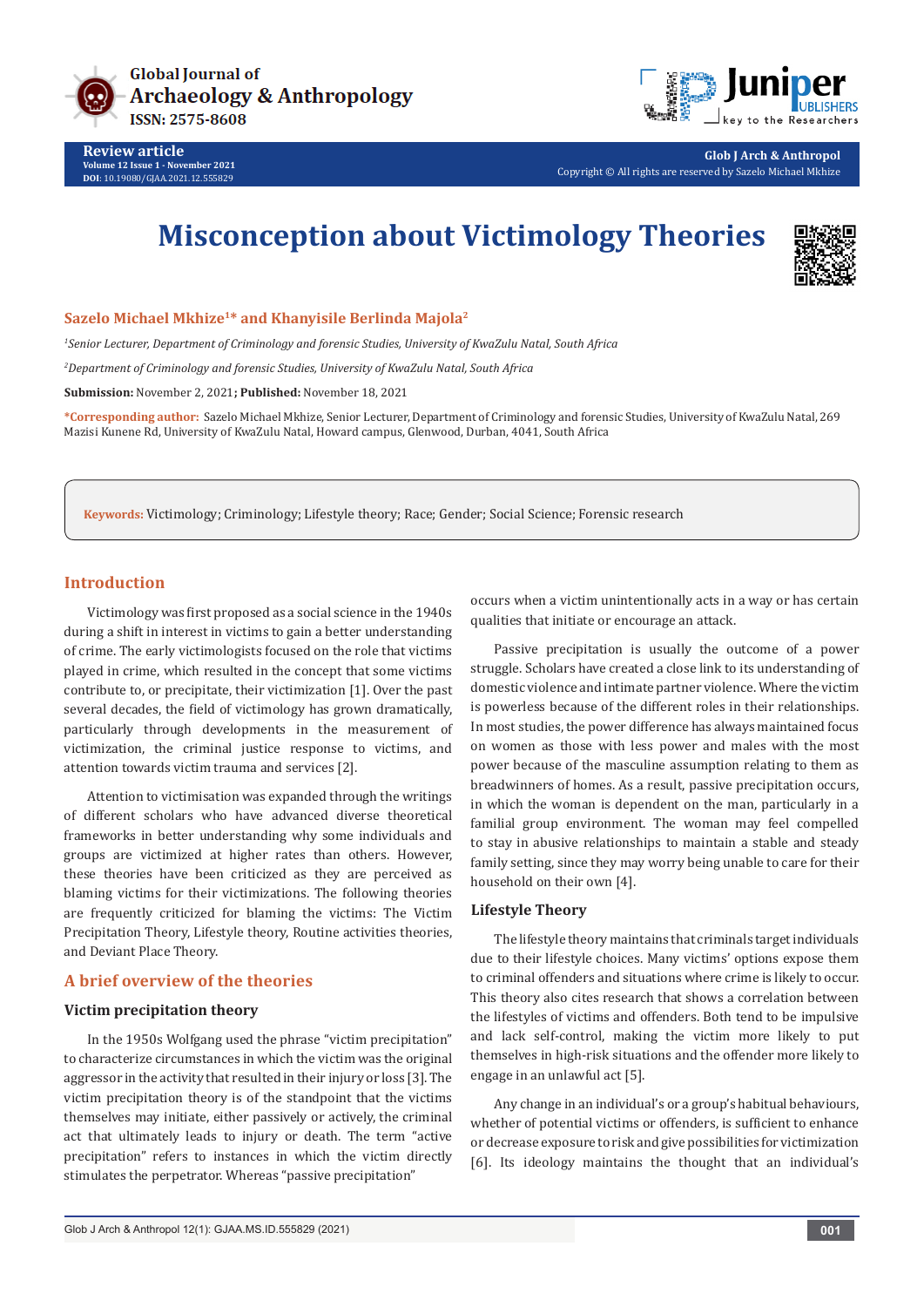demographic features have direct ties to his or her lifestyle and victimization rates (e.g., age, gender, marital status, race and income). This is posited through an understanding of behaviours associated to individuals according to their demographic groups. For example, men of certain age groups and status are believed to hold lifestyles which are linked to those demographics. Young men who are unmarried are believed to participate in environments at late hours of the night because there is no responsibility to be home before late hours [7]. This not only places them at risk of victimization but also at risk to also associating with offenders as this could easily form them part of a lifestyle of the night. According to lifestyle theory, certain people are more vulnerable to victimization because their activities, habits, or customs expose them to a higher frequency of encounter with crime and criminals. This is compatible with the homogamy principle, which states that individuals are more vulnerable to victimization if they regularly associate with or come into touch with members of demographic groupings that contain a disproportionate number of criminals [6]. Ones risk to victimization can be heightened or made less by the likelihood that their lifestyle may make them exposed and susceptible to becoming a victim.

#### **Routine activities theory**

The routine activities theory by Cohen and Felson emerged in the 1970s. Its notion is of the approach that victimization and crime are caused by people's everyday routine activities, which impact who, where, and when crime happens. According to the Routine Activity Theory, three factors must exist for a crime to be committed: a suitable target, a motivated criminal, and the lack of capable guardians [8].

A suitable target is a person or thing chosen by the perpetrator based on the victim's vulnerability. To determine victim selection, the offender will observe the victim's location, lifestyle, and behaviours [9]. If an offender wishes to break into a residence that appears to provide simple entry and valuables, the criminal must investigate the homeowner's daily activities as well as the security systems in place. Of course, this indicates placing an emphasis on the victim's involvement in the sequence of crime. However, it provides an analysis to the process of thought the offender envisions prior to acting on the offense in question therefore giving detail into how the sequence of offending comes to existence. Capable guardians are individuals or items who help to prevent crime from occurring. Neighbours, instructors, and parents can all be capable guardians. When there is no guardianship, there is a higher rate of victimization and criminality [10]. According to the notion, for a crime to occur, the offender must be motivated. In other words, the criminal must be willing to commit the crime.

The last element is the motivated offender. According to Melander & Hughes [11] this element refers to the inclinations that the offender may have for themselves as an encouraging factor for them to commit an offence. Of course, those inclining factors will vary according to the individual's goal and characteristic to

committing crime. For instance, a teenager newly experimenting with drugs. May be motivated by their need to feed their addiction. Hence placing them in a more motivated state to carry out a criminal act (if need be) which would assist them in getting their drug addiction curbed. Thus, creating a situation in which there will be a victim because of their criminal act.

#### **Deviant Place theory**

The deviant place idea holds that the more frequently a victim attends a dangerous location, the more likely they will be exposed to crime, increasing their chances of being victimized. According to the hypothesis, even if the victim does not play a role in inciting the crime, they are nonetheless vulnerable to becoming a victim since they reside in a socially unorganized high-crime area. Residents of high-crime regions face the greatest risk of encountering offenders, even if they do not engage in risky behaviours or lead a dangerous lifestyle [12].

This victimology hypothesis also claims that safety measures done in dangerous neighbourhoods may be of little to no effect because the area's population, rather than the victim's lifestyle choices thus promoting the likelihood of victimization. If a person lives in a deviant neighbourhood, the only option to reduce their chances of becoming a victim of a crime is to relocate to a less deviant and less risky neighbourhood with a lower crime rate.

#### **Purpose of victimisation theories**

Theorising is important in all forms of social science research since it aids in analysing

Occurrence of behaviours across varied locations and conditions. It aids in the development of categories that have been systematically associated through declarations of relationships or a more theoretical frame that will explain the phenomenon under discussion and then seek to characterize its origin through that phenomenon and its characteristics [13].

The purpose of victimology theories is not to shift the blame to the victims as it has been argued. However, to provide awareness about the factors that increase the chance of becoming a victim or being targeted. Understanding and studying victims is essential for developing effective deterrence methods because it helps criminologists better understand the roles of all parties involved in the sequential pattern of crime.

Firstly, the purpose of any theory is to explain what we see and figure out how to bring about change. Mainly to identify a particular problem and plan a means of altering the situation. For instance, explanations of how and why crime is committed and explanations of how and why certain people became victims of crime. Cautions about victimisation include informing victims about hot spots, where crime is concentrated. The idea is to inform people to avoid those areas as there is a presence of criminals, not to limit the movement of people. It is up to an individual whether they adopt these kinds of precautions or not.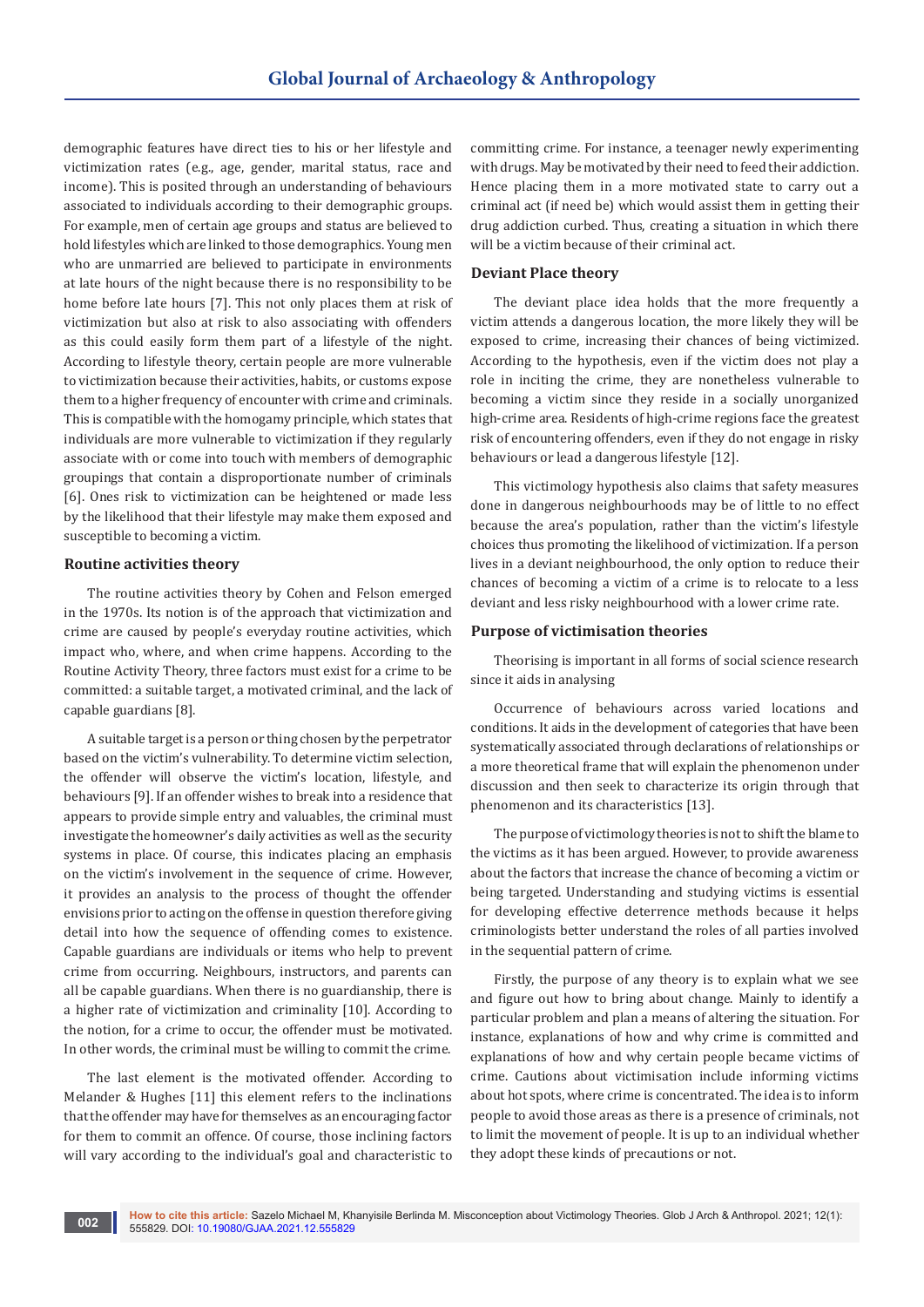Moreover, there is much consideration being placed towards studies of female victimization because of the commonality of its occurrence. A lot of studies have placed much emphasis on sexual violence victimization being a result of victim's dress choices. Wearing revealing clothes has been identified as one of the contributing factors to victimisation of women. This is not to say males have the right to victimize females sexually, because of what they wear. However, to cautions women against offenders who are attracted by revealing clothes. A woman can wear short skirts and pass a group of men and receive compliments about her appearance. On the other hand, pass another group of men who will behave differently from the first group as they might exchange derogative words and go to an extent that they touch the woman. The difference in the behaviour of these two groups demonstrates that people are not comparable as there are those who are unable to control themselves and act because they are impulsive. While other people respect women. Thus, the onus in this instance remains on the woman to take precaution measures provided to avoid victimisation.

With that being an apparent reality, victim theories of this sort are imperative to also teach men the importance of self-control and the inadequacy of policing women's bodies in accordance with their inability to control themselves. If such discussions are openly brought up through studies, there becomes an open platform where such inappropriateness is discussed from the perspectives of peers as well as elders who have either had witness of female victimization because of such practices or they themselves have perpetrated and have better clearer understanding from their previous mistake.

An additional precaution is about lifestyle as per the Lifestyle Theory premises. Individuals are warned about Routine activities of going out late at night. This exposes them to the risk of victimisation. Again, the theory does not blame the victims, however, cautions the victims about the presence of criminals at night who are motivated to act at any opportunity that presents itself. Thus, those who are walking alone at night are exposed to victimisation as criminals target them. Thus, to avoid victimisation one needs to avoid going alone at night especially in dangerous places. Furthermore, with an understanding of the patterns of victimization through the lens of one or more of these theories, the criminal justice system, as well as the public, may better be equipped to prevent crime and victimisation. As specified in the

**003**

beginning of this paper theories are what guide scholars and other interested entities in understanding the cycle in which societal behaviours influence crime and victimization. Therefore, when studying victimization as an issue, the main premise is to capture the overall occurrence of victimization as it would any other problematic issue within society.

#### **References**

- 1. [O'Connell M \(2008\) Victimology: A Social Science in Waiting. Internal](https://journals.sagepub.com/doi/10.1177/026975800801500202)  [Review of Victimology 15\(2\): 91-104.](https://journals.sagepub.com/doi/10.1177/026975800801500202)
- 2. [Zaykowski H, Campagna \(2014\) Teaching Theories of Victimology,](https://www.tandfonline.com/doi/abs/10.1080/10511253.2014.965410)  [Journal of Criminal Justice Education 25\(4\): 452-467.](https://www.tandfonline.com/doi/abs/10.1080/10511253.2014.965410)
- 3. Petherick W (2017) Victim precipitation: Why we need to expand upon the theory. Forensic Research and Criminology International Journal 5(2).
- 4. [Muftić LR, Bouffard LA, Bouffard JA \(2007\) An exploratory analysis](https://journals.sagepub.com/doi/10.1177/1557085107306429)  [of victim precipitation among men and women arrested for intimate](https://journals.sagepub.com/doi/10.1177/1557085107306429)  [partner violence. Feminist Criminology 2\(4\): 327-346.](https://journals.sagepub.com/doi/10.1177/1557085107306429)
- 5. [Madero-Hernandez A \(2019\) Lifestyle Exposure Theory of](https://onlinelibrary.wiley.com/doi/abs/10.1002/9781118929803.ewac0334)  [Victimization. The Encyclopedia of Women and Crime pp.1-3.](https://onlinelibrary.wiley.com/doi/abs/10.1002/9781118929803.ewac0334)
- 6. [Reyns BW, Henson B, Fisher BS, Fox KA & Nobles MR \(2016\) A gendered](https://journals.sagepub.com/doi/10.1177/0886260515569066)  [lifestyle-routine activity approach to explaining stalking victimization](https://journals.sagepub.com/doi/10.1177/0886260515569066)  [in Canada. Journal of Interpersonal Violence 31\(9\): 1719-1743.](https://journals.sagepub.com/doi/10.1177/0886260515569066)
- 7. [Finkelhor D, Asdigian NL \(1996\) Risk factors for youth victimization:](https://pubmed.ncbi.nlm.nih.gov/8870212/)  [Beyond a lifestyles/routine activities theory approach. Violence and](https://pubmed.ncbi.nlm.nih.gov/8870212/)  [victims 11\(1\): 3-19.](https://pubmed.ncbi.nlm.nih.gov/8870212/)
- 8. [Argun U, Dağlar M \(2016\) Examination of Routine Activities Theory](https://www.j-humansciences.com/ojs/index.php/IJHS/article/view/3665)  [by the property crime. Journal of Human Sciences 13\(1\): 1188-1198.](https://www.j-humansciences.com/ojs/index.php/IJHS/article/view/3665)
- 9. [Wick SE, Nagoshi C, Basham R, Jordan C, Kim YK, et al. \(2017\) Patterns](https://www.cybercrimejournal.com/Wicketallvol11issue1IJCC2017.pdf)  [of cyber harassment and perpetration among college students in the](https://www.cybercrimejournal.com/Wicketallvol11issue1IJCC2017.pdf)  [United States: A test of routine activities theory. International Journal](https://www.cybercrimejournal.com/Wicketallvol11issue1IJCC2017.pdf)  [of Cyber Criminology 11\(1\): 24-38.](https://www.cybercrimejournal.com/Wicketallvol11issue1IJCC2017.pdf)
- 10. [Choi KS, Earl K, Lee JR, Cho S \(2019\) Diagnosis of cyber and non](https://www.sciencedirect.com/science/article/abs/pii/S0747563218304989)[physical bullying victimization: A lifestyles and routine activities](https://www.sciencedirect.com/science/article/abs/pii/S0747563218304989)  [theory approach to constructing effective preventative measures.](https://www.sciencedirect.com/science/article/abs/pii/S0747563218304989)  [Computers in Human Behavior 92, pp.11-19.](https://www.sciencedirect.com/science/article/abs/pii/S0747563218304989)
- 11. Melander L, Hughes V (2018) College partner violence in the digital age: Explaining cyber aggression using routine activities theory. Partner abuse 9(2): 158-180.
- 12. [Polakowski M \(1994\) Linking self-and social control with deviance:](https://www.jstor.org/stable/23365767)  [Illuminating the structure underlying a general theory of crime and its](https://www.jstor.org/stable/23365767)  [relation to deviant activity. Journal of Quantitative Criminology 10\(1\):](https://www.jstor.org/stable/23365767)  [41-78.](https://www.jstor.org/stable/23365767)
- 13. Eigenberg H, Garland T (2008) Victim Blaming. Controversies in Victimology. Routledge, Page 16.